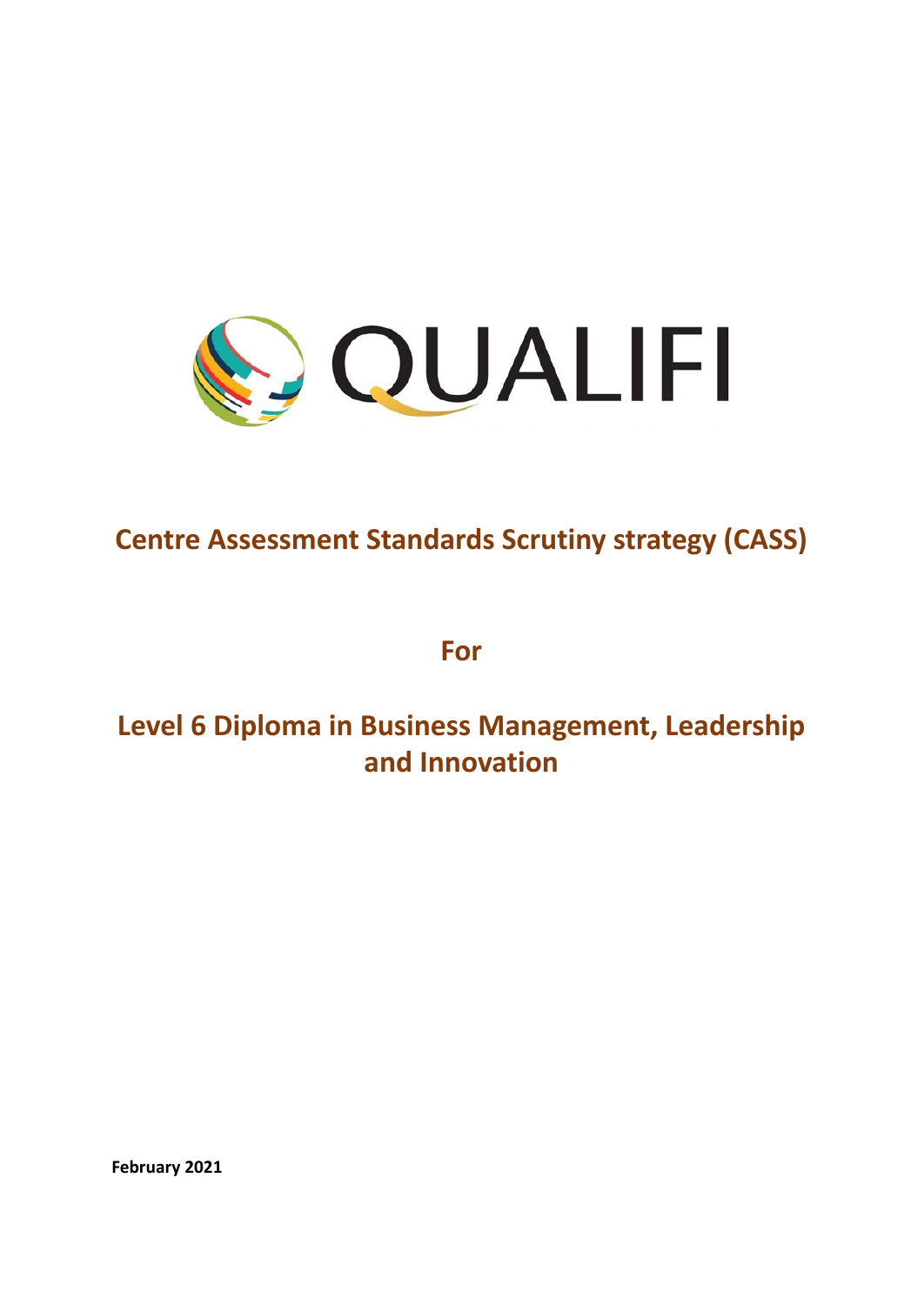# **Contents**

| <b>Strategy Rationale</b>                                          | 3  |
|--------------------------------------------------------------------|----|
| CASS for Diploma in Business Management, Leadership and Innovation | 4  |
| <b>External Quality Assurance (EQA)</b>                            | 6  |
| Overall approach                                                   | 6  |
| Allowing centre to mark assessments                                | 7  |
| Monitoring                                                         | 8  |
| Conflict of Interests                                              | 9  |
| Taking action and making adjustments                               | 10 |

# <span id="page-1-0"></span>**Strategy Rationale**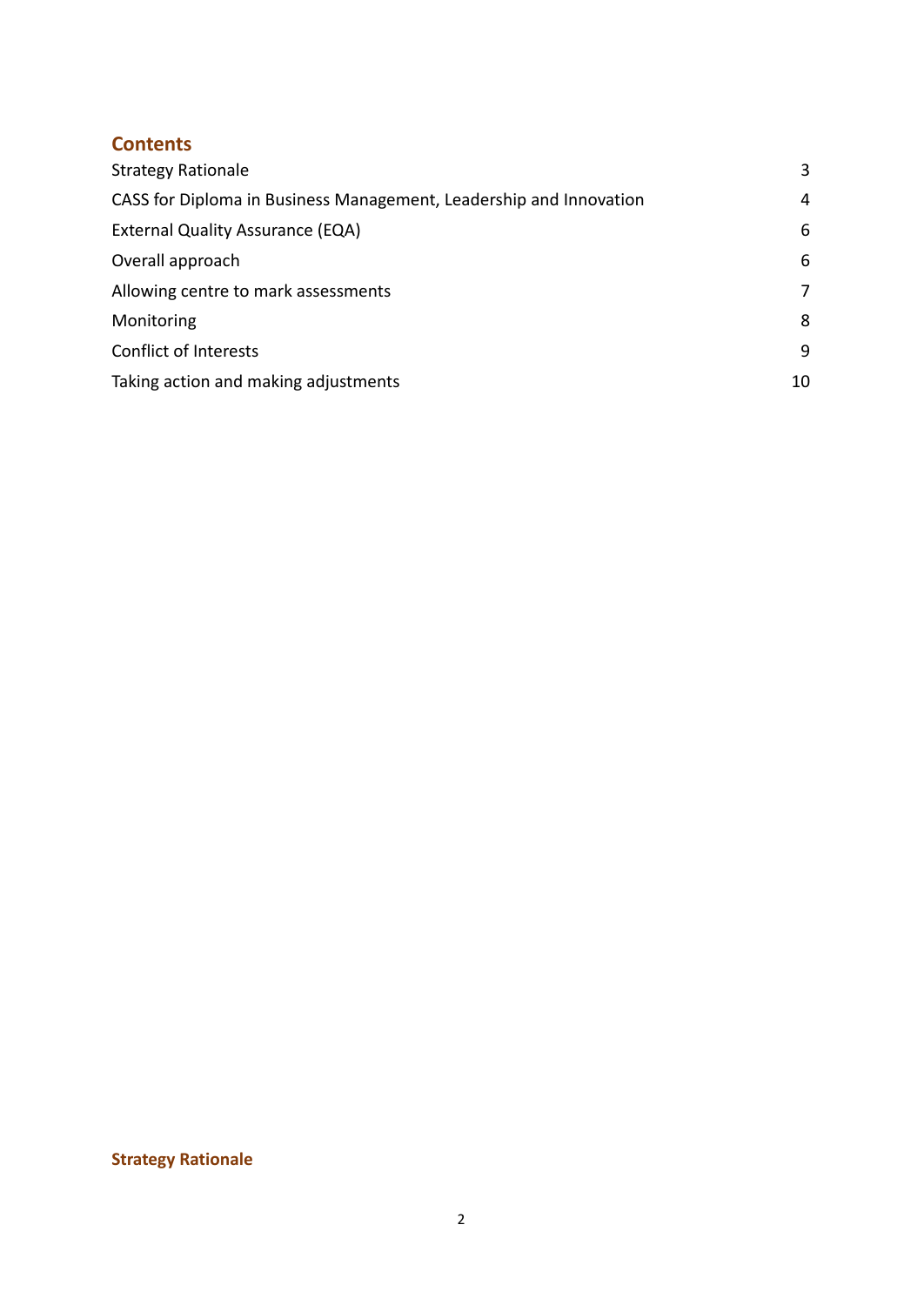The strategy includes the following factors:

- $\bullet$  the typical course of study for the qualification sessional, roll on roll off, fixed start/end dates for the qualification
- the typical duration of the course of study number of weeks, months or terms
- $\bullet$  the typical learner undertaking the qualification adult learners in the workplace and accredited study centres in the UK and internationally
- $\bullet$  the typical type of centre delivering the qualification  $-$  FE College, private training provider, HE College, university, school, academy, overseas centre
- the number of components in the qualification and the number of these that are marked by a centre – the number of units within the qualification and number of centre devised assessments associated with the units
- the typical evidence generated for the qualification assignments, a portfolio of evidence, assessor observation, multiple choice question papers, oral and written feedback
- the assessment model units that are marked or graded
- the number of learners taking the qualification the overall number and whether these are following the same course of study
- the time period over which all components for a qualification are sampled
- the number of learners sampled during each activity for each component based on the EQA sampling strategy and rationale
- the content of the monitoring sample of learners a sample checking involves learners that have already received results for their qualification or only those that have yet to receive results and whether all or some learners are sampled prior to receiving results
- the intended outcome of monitoring activities to inform future changes to processes, monitoring visits or if certificates need to be revoked

# <span id="page-2-0"></span>**CASS for Level 6 Diploma in Business Management, Leadership and Innovation**

Key Factors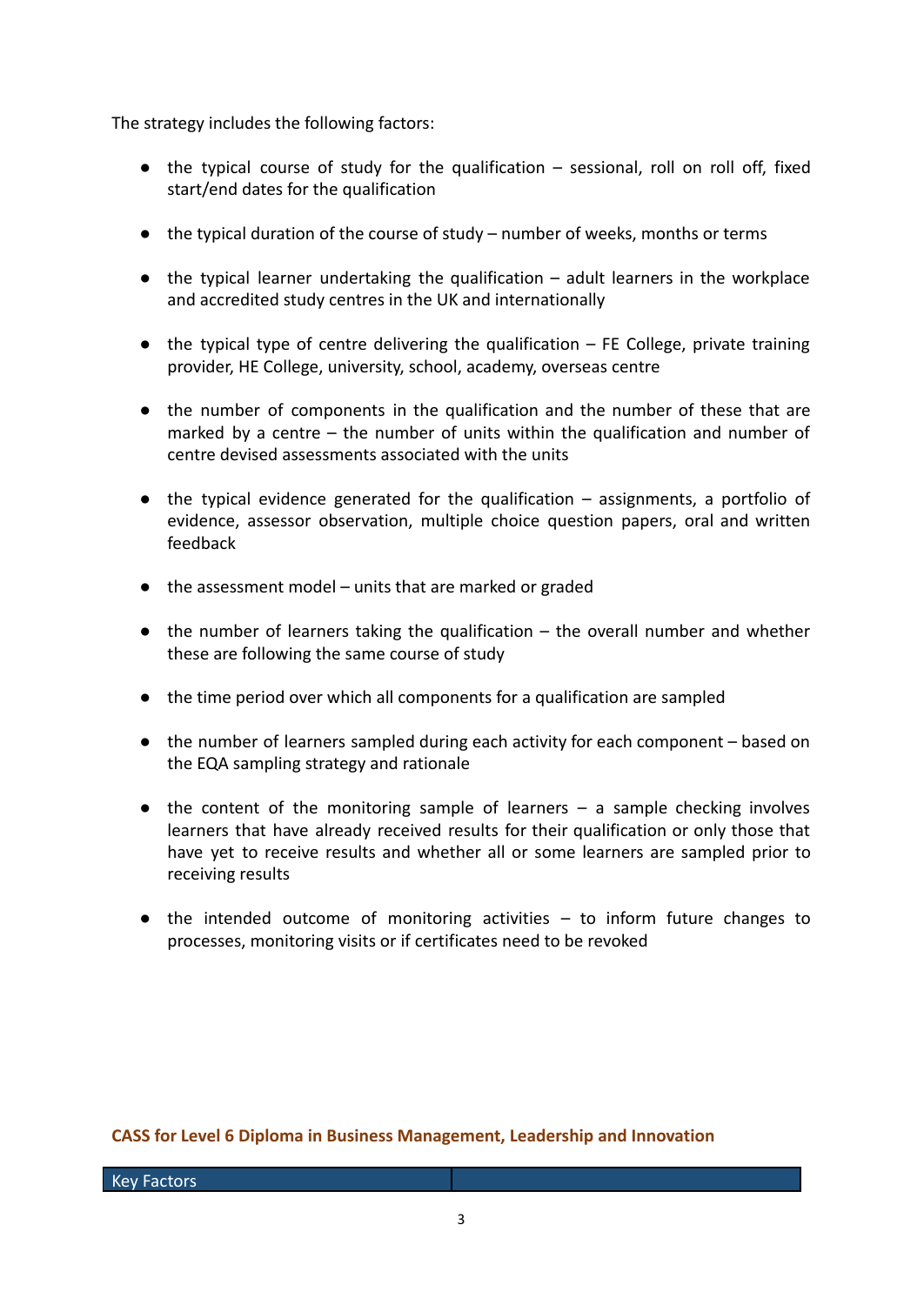|                                             | Roll on roll off intakes. Face to face,         |  |
|---------------------------------------------|-------------------------------------------------|--|
| Course of study                             | classroom-based, online or blended              |  |
|                                             | learning methods                                |  |
| Duration of study (average)                 | Total Qualification Time (TQT) is 1200 hours    |  |
|                                             | and 600 hours out of TQT are Guided             |  |
|                                             | Learning Hours (GLH)                            |  |
| Learner profile                             | Adult learners - aged 19+                       |  |
| Centres delivering                          | <b>Further Education Colleges, training</b>     |  |
|                                             | providers                                       |  |
| <b>Qualification components</b>             | Six mandatory units                             |  |
|                                             | Formative and summative assignments,            |  |
| Evidence                                    | worksheet, assessor observation, peer           |  |
|                                             | assessment and portfolio of product             |  |
|                                             | evidence                                        |  |
|                                             | Written assignments                             |  |
| Assessment model                            | All assignment questions are provided by        |  |
|                                             | Qualifi                                         |  |
|                                             | The number of learners will vary depending      |  |
|                                             | on the delivery model. Assessment               |  |
| Number of learners taking the qualification | requirements will be consistent. Internal       |  |
|                                             | quality assurance and external quality          |  |
|                                             | assurance to be conducted                       |  |
|                                             | All components.                                 |  |
|                                             | All assessments - once internally marked        |  |
|                                             | and verified internally, across all units and   |  |
| Components of the qualification to be       | assessors.                                      |  |
| monitored                                   |                                                 |  |
|                                             | Learners from various cohorts to be             |  |
|                                             | sampled by Qualifi's EQA (based on the          |  |
|                                             | centre delivery model, duration)                |  |
|                                             | On completion of the first cohort plus          |  |
|                                             | subsequent cohorts if multiple registered at    |  |
| once.                                       |                                                 |  |
| Timing of monitoring                        |                                                 |  |
|                                             | Monitoring can take place at any time           |  |
|                                             | during the year depending on the<br>requirement |  |
| Number of components sampled during         | All components across multiple learners         |  |
| monitoring                                  | (based on the EQA sampling strategy)            |  |
| Time period for sampling qualification      |                                                 |  |
| components                                  | Roll on, roll off basis                         |  |
|                                             | Based on the EQA sampling strategy $-$          |  |
| Number of learners sampled during each      | minimum of 10 students, or 20% of total,        |  |
| monitoring                                  | whichever is higher                             |  |
| Content of monitoring sample                | All learners that have completed Qualifi's      |  |
|                                             | standard assessments successfully               |  |
| Intended outcomes of monitoring             | As mentioned in the External Quality            |  |
|                                             | Assurance report:                               |  |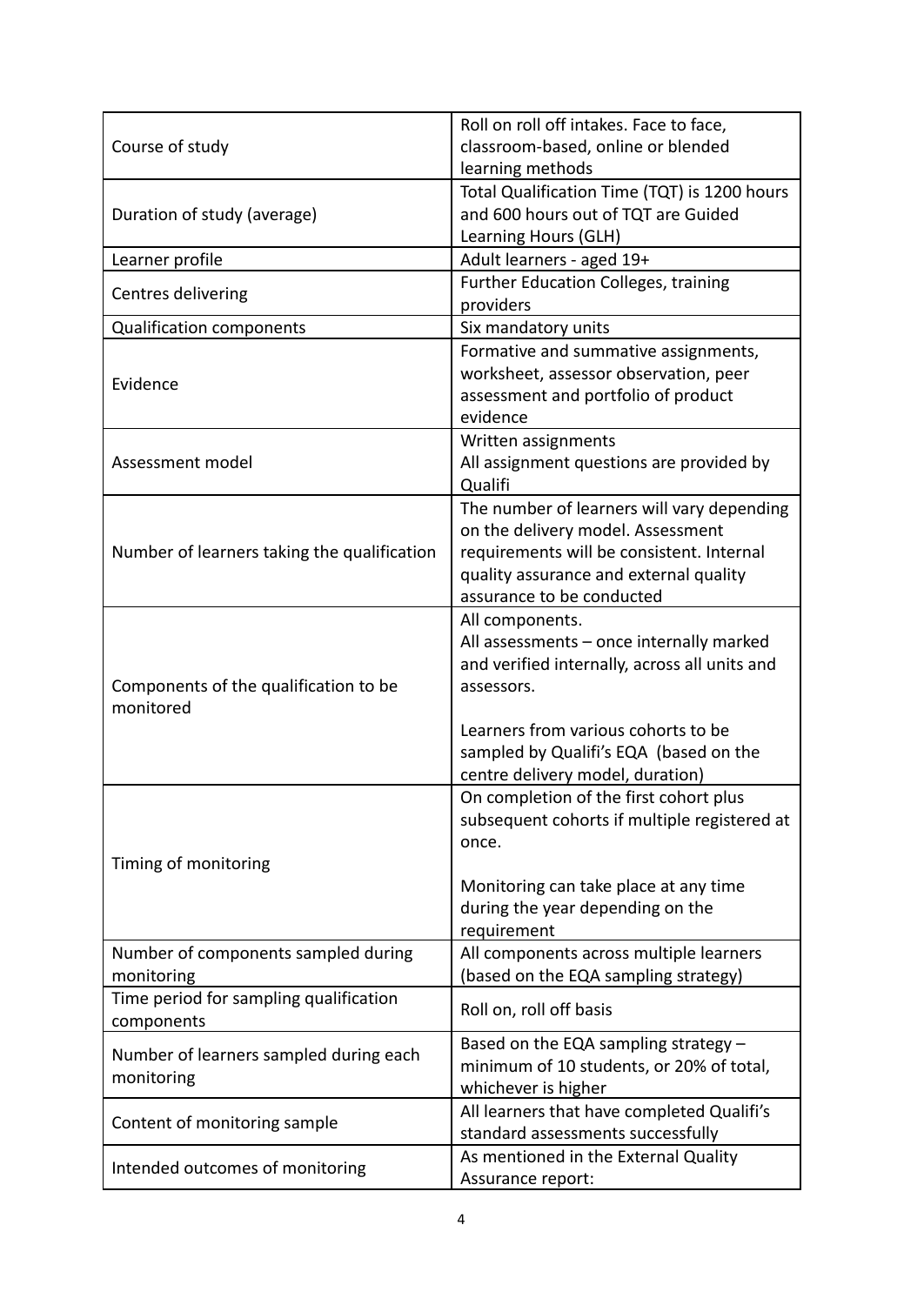| Centre staff involved in assessment      |
|------------------------------------------|
| assessing and internal verification      |
| Compliance to assessment practices       |
| Compliance to internal quality assurance |
| procedures                               |
| Compliance of centre management to       |
| practices                                |
| Learner experience                       |

Factors will vary and specific attention will be given to the variation in delivery models and course durations via the external quality assurance process.

Additional considerations (centre specific) to the strategy:

- Monitoring to take place (ahead of certification) if a centre has not previously marked assessments for the qualification.
- At approval, all members of the centre staff involved in the qualification will be approved. Centre staff updates to be provided by the centre. Any additional centre staff will be approved and all staff to be monitored during the EQA process.
- Monitoring to take place if there is a significant increase in learner registration for the qualification since the last EQA monitoring based on the risk management of centres.
- An additional EQA monitoring would take place if the two annual visits had been carried out:
	- o if there is any suggestion of malpractice
	- o maladministration in relation to delivery
	- o assessment and certification of learners when the qualification content changes considerably as a result of a review and development based on national occupational standards or industry requirements. This would apply to any centre offering the qualification once it had been changed
	- o where the professional standard (licence to practise) is changed
	- $\circ$  if an analysis of data and evidence suggests any additional scrutiny is required

# <span id="page-4-0"></span>**External Quality Assurance (EQA)**

External quality assurance with regards to centres will include:

- reviewing assessments marked by each centre (all assessors)
- reviewing individual assessments within a qualification (all assessments)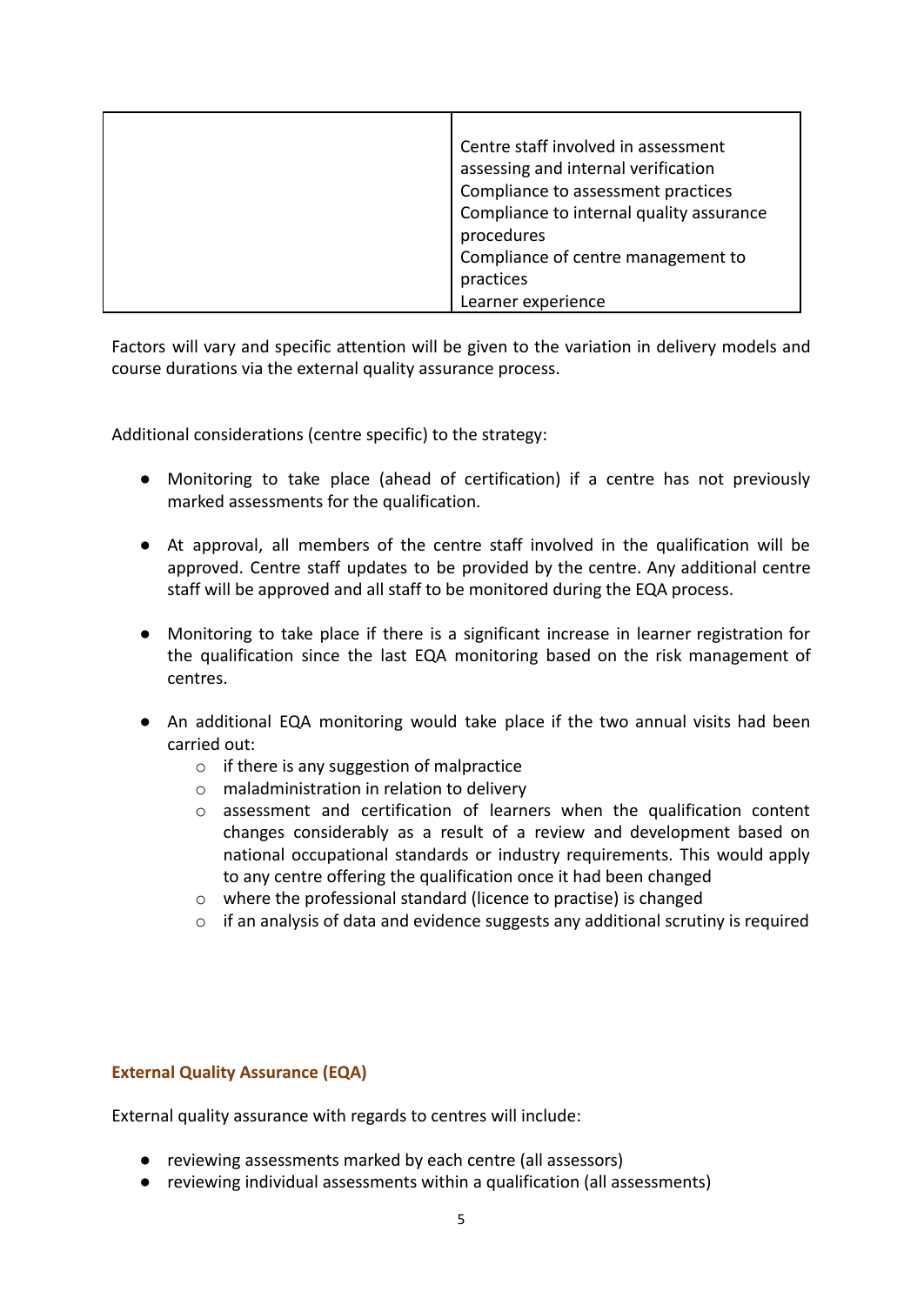- assessments of specific components of a qualification
- assessments undertaken on a range of cohorts within a centre

As part of the external quality assurance monitoring process, centres will be provided with a Learner Verification Report (LVR) which is a written feedback following sampling of centre assessed marking. The LVR must include the following:

- details of the qualifications and learners of which the external quality assurance has taken place
- centre staff involved in assessment assessing and internal verification
- compliance with assessment practices
- compliance with internal quality assurance procedures
- compliance with centre management practices
- learner experience
- compliance with data protection
- EQA sampling record
- actions points from the last EQA report
- recommended actions to be taken by the centre
- recommendations and comments on best practice

#### <span id="page-5-0"></span>**Overall approach**

In considering the overall approach of Centre Assessment Scrutiny, the areas below have been paid particular attention:

- whether the assessment marking by the centre is considered appropriate or no, for particular assessments within a particular qualification or type of qualification
- the appropriateness of the approach to assessment by the centre based on the nature of the evidence produced by learners in the relevant assessment
- whether the approach is appropriate or not to ensure valid and manageable qualifications based on the risks it has identified in relation to the qualification
- how the approach to assessment ensures that certificate claims are accurate and, if certificate claims are inaccurate, what could be the possible reasons
- what the centre needs to do to remain compliant or become compliant with the stipulated conditions.

Written feedback will be recorded within the Qualifi External Quality Assurance Report and provided to the centre following each external quality assurance monitoring visit.

# <span id="page-5-1"></span>**Allowing centre to mark assessments**

Centres will be subject to a rigorous, centre approval process. Only once a centre has met all of the approval criteria will they be entitled to offer Qualifi qualifications. There are several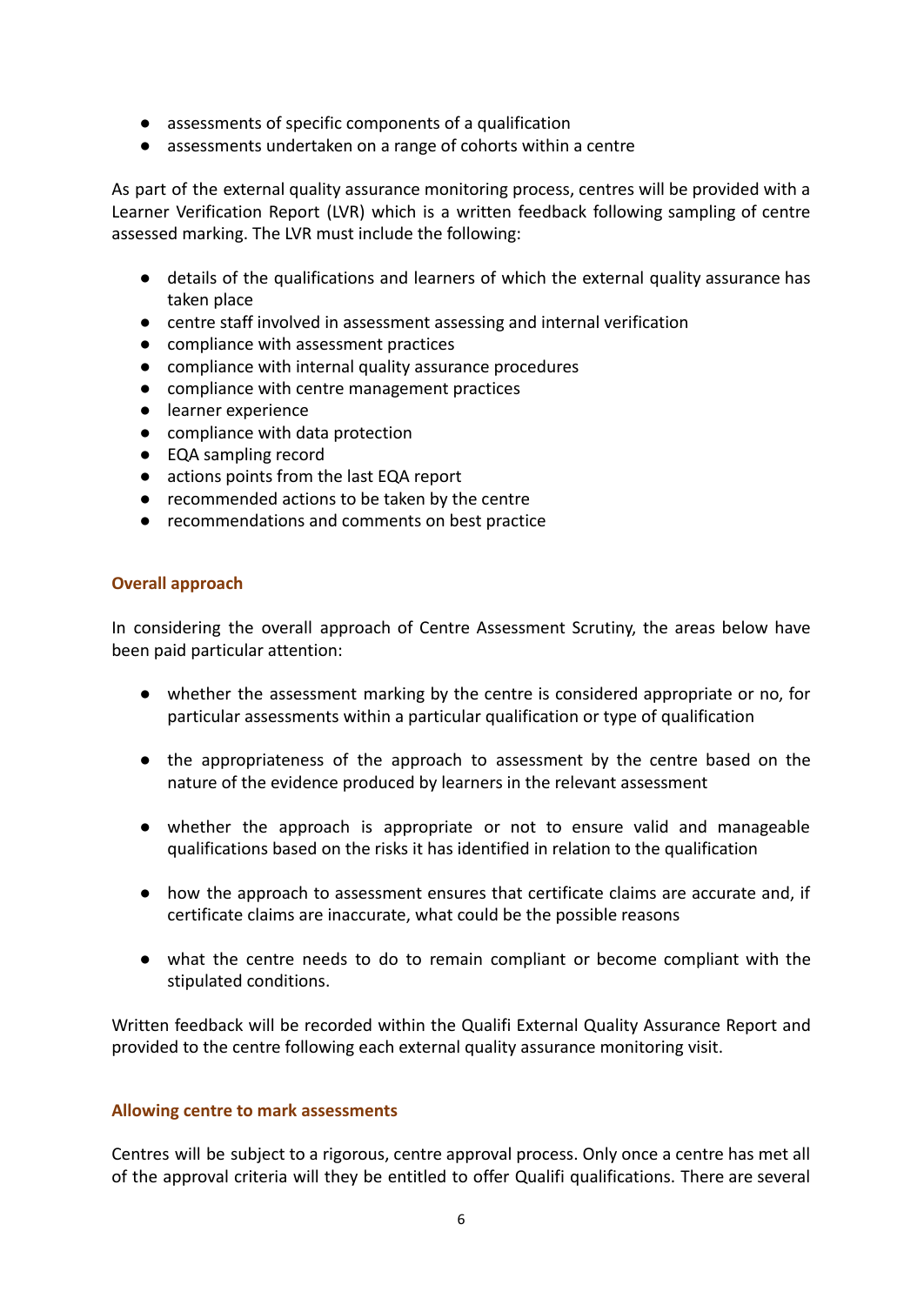checks made on the centre to ensure they have sufficient staff, skills, knowledge and competence, staff development and expertise to devise internally assessed assessments for the qualifications that they are delivering.

For each qualification, centre staff will be approved based on:

- relevant qualifications held
- experience and expertise based on the subject area
- evidence on continuous professional development

Only when a member of centre staff satisfies the above criteria will they be approved to assess the qualification for which they wish to be approved. Centre staff will be monitored at each external quality assurance monitoring. Any additional staff wanting to assess the qualification will need to be approved ahead of assessing the qualification.

Centres and subsequently staff will be approved per qualification, based on staff competence and the anticipated learner numbers for each qualification, ensuring that staff ratios are appropriate.

Qualifi will provide training for centre staff to support them with the development of assessment materials for each qualification.

Assessment guidance and support materials will be provided for every qualification that is internally devised and assessed. The guidance documents provided for centres are:

- centre guidance for assessors
- centre guidance for Internal Verifiers
- guide to centre and qualification approval
- IQA template with guidance
- Learner Verification Report (LVR) template

# <span id="page-6-0"></span>**Monitoring**

- Justification for the CASS of centre-assessed qualifications the monitoring of centres will be based on risk management – per qualification to include centre staff, number of learners, locations of assessment (if applicable), assessment methods used to internally assess the components of the qualification. The approach will be supported by the Qualifi External Quality Assurance (EQA) policy.
- Selection of personnel to undertake CASS of centre-assessed qualifications recruitment will be carried out to ensure all Qualifi EQAs are appropriately qualified, experienced and knowledgeable about the qualifications that they monitor. Selection processes will be carried out by the Quality Assurance team.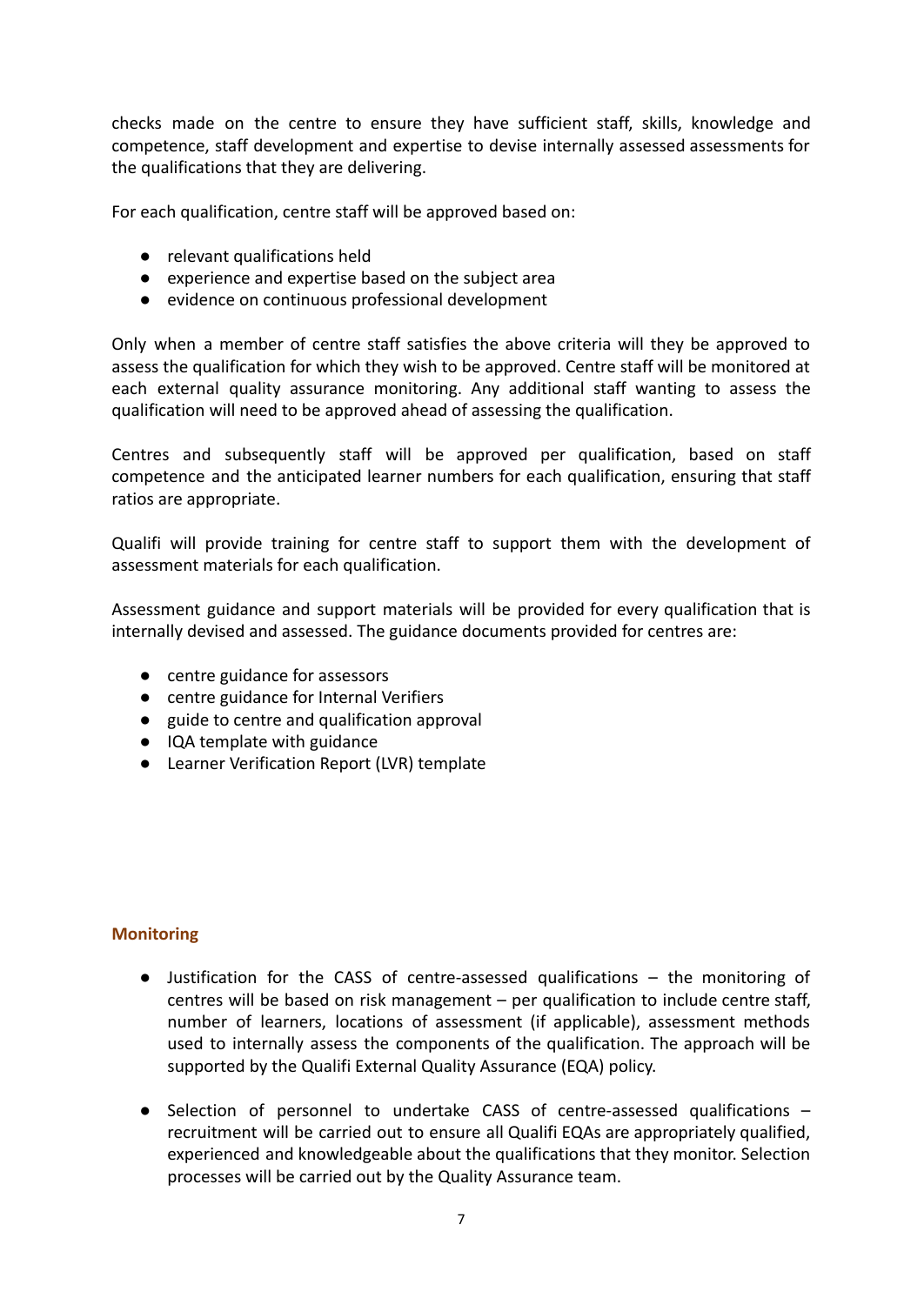- Training provided for those personnel undertaking the monitoring of CASS at centres carrying out centre-based assessments – the EQAs will undertake an induction to Qualifi following selection. This will be followed by training on the external quality assurance processes to be applied. Further training and standardisation throughout the year will be carried out.
- $\bullet$  Ensuring that personnel undertaking monitoring activities remain suitable CPD schedules and logs for all to be submitted on an annual basis and as part of the external quality assurance team resource review. It is a mandatory requirement for EQAs to maintain their own CPD that is relevant to the qualifications of which they assure the quality externally and submit this to Qualifi.
- Information centres are required to retain to enable CASS to be carried out clear guidance documentation will be provided to centres to enable them to maintain information and records for monitoring purposes. Communication will be established prior to any monitoring visits to ensure the centres are aware of the information and assessment records requested for review.
- The requirement for centres to retain any data (including evidence generated by learners and marked by centres) is necessary to allow it to undertake Centre Assessment Standards Scrutiny (CASS) – guidance is provided to centres based on the documentation required for external quality assurance monitoring.
- Ongoing monitoring of centres will take place once a centre has been approved to offer qualifications (monitoring to check staff, delivery model and planned assessments). Monitoring to be completed twice per year for a qualification upon completion of the first cohort (first monitoring) prior to any certificate claims being made by the centre. Six months after the first monitoring, a second monitoring will take place. Additional monitoring could be activated should there be any unusual spikes in registrations / certificate claims between the planned monitoring visits. Qualifi will be proactive in monitoring the data for each centre in relation to registration and certificate claims, ensuring no additional risk could occur through this process.
- Feedback to centres and monitoring of centres' performance over time written feedback will be provided to centres following every external quality assurance monitoring activity via the Qualifi External Quality Assurance Report. Centre activity reports (registration / certification) will be generated monthly and will be shared with each centre. These reports would also be used to flag any unusual trends and trigger an external quality assurance monitoring if required.
- Ongoing training and guidance will be provided to centres both via generic training sessions and updates but also through a centre requesting a bespoke training session based specifically on its own needs. Training, guidance and support will be provided on ways to deliver and assess qualifications.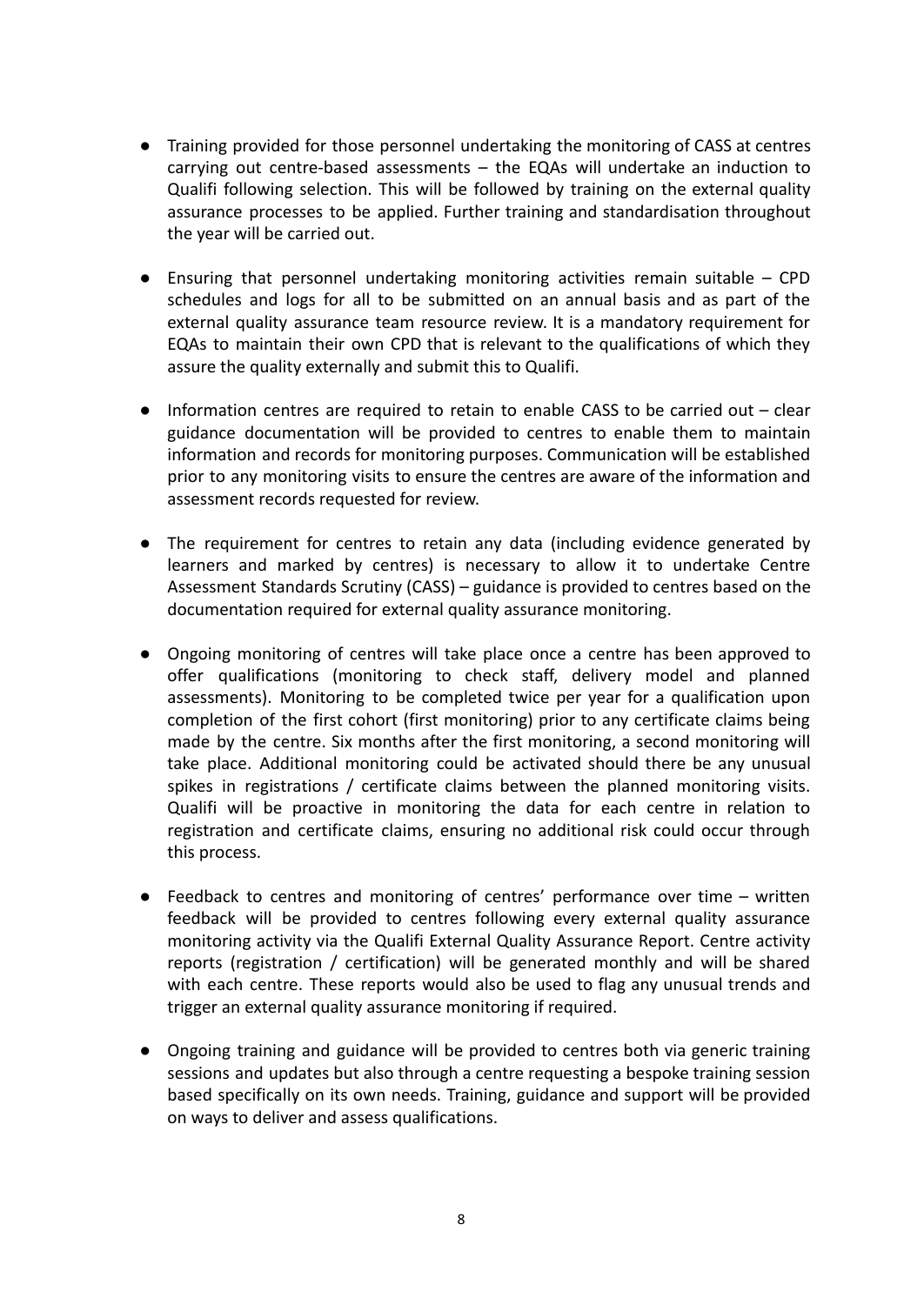- The sampling approach the Qualifi External Quality Assurance sampling strategy will be used to ensure that sampling of centre assessments are appropriate. This will include a sample of learners across each assessor. Each assessment method relates to assessments that have been assessed internally.
- $\bullet$  Selecting examples of marking  $-$  the centre will be advised of the sample chosen by the external quality assurer ahead of the external quality assurance monitoring visit to enable them to prepare and make available all of the necessary documentation. EQA visits will generally be carried out through face to face centre visits, however the visits may also be conducted remotely using ICT technologies such as Zoom or Microsoft Teams.

# <span id="page-8-0"></span>**Conflict of Interests**

- Identification and monitoring of all relevant conflicts of interest and any scenario that could foreseeably lead to such a conflict in the future – each EQA will be required to declare any conflict with a centre or any staff working at a centre that is approved by Qualifi.
- Conflict of interest declarations will be reviewed and completed annually. As part of their contracts of interest agreement for work, EQAs will be required to declare any conflict should it arise outside of the annual review.
- Allocations of EQAs to centres will include consideration of any conflict of interest that has been flagged. Any conflict of interest will lead to an alternative EQA being allocated to the centre.
- Take all reasonable steps to prevent the occurrence of any malpractice or maladministration in relation to the delivery or marking of assessments by a centre – the Qualifi quality assurance processes will be used to ensure any acts of malpractice or maladministration are prevented through rigorous quality assurance. Quality monitoring will be carried out at the centre approval stage and twice per year as part of qualification quality assurance monitoring visits. Other mechanism for monitoring will include monitoring of registration numbers, certification claims and staff resources (centre staff to be approved before working with a qualification).
- Entering into arrangements with a centre on terms that allow the awarding organisation to comply with the conditions as a whole and monitor and where necessary take action, to ensure the centre does not put the awarding organisation's compliance at risk – the continuous measurements planned by Qualifi in monitoring the centre upon approval until the issuance of the certificates of learners for each cohort make sure that the centres are in compliance with the stipulated guidelines. The EQA strategy ensures that the centres do not put Qualifi's compliance at risk through rigorous monitoring of centres while going into details at all times.
- Ensuring that assessments for the relevant qualification remain fit for purpose upon delivery, ensuring that the criteria against which learners' performance is